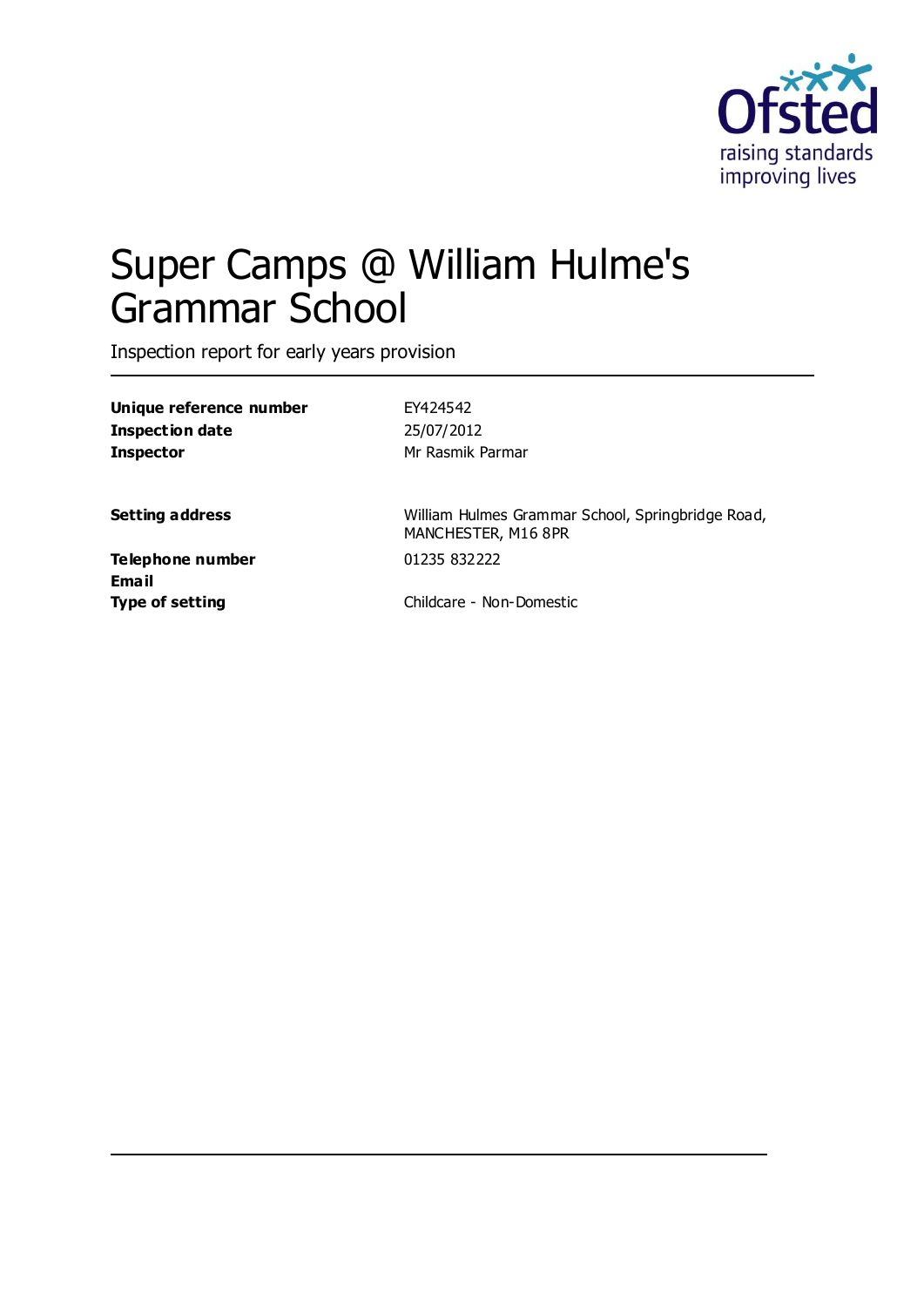The Office for Standards in Education, Children's Services and Skills (Ofsted) regulates and inspects to achieve excellence in the care of children and young people, and in education and skills for learners of all ages. It regulates and inspects childcare and children's social care, and inspects the Children and Family Court Advisory Support Service (Cafcass), schools, colleges, initial teacher training, work-based learning and skills training, adult and community learning, and education and training in prisons and other secure establishments. It assesses council children's services, and inspects services for looked after children, safeguarding and child protection.

If you would like a copy of this document in a different format, such as large print or Braille, please telephone 0300 123 1231, or email enquiries@ofsted.gov.uk.

You may copy all or parts of this document for non-commercial educational purposes, as long as you give details of the source and date of publication and do not alter the information in any way.

T: 0300 123 1231 Textphone: 0161 618 8524 E: enquiries@ofsted.gov.uk W: [www.ofsted.gov.uk](http://www.ofsted.gov.uk/)

© Crown copyright 2012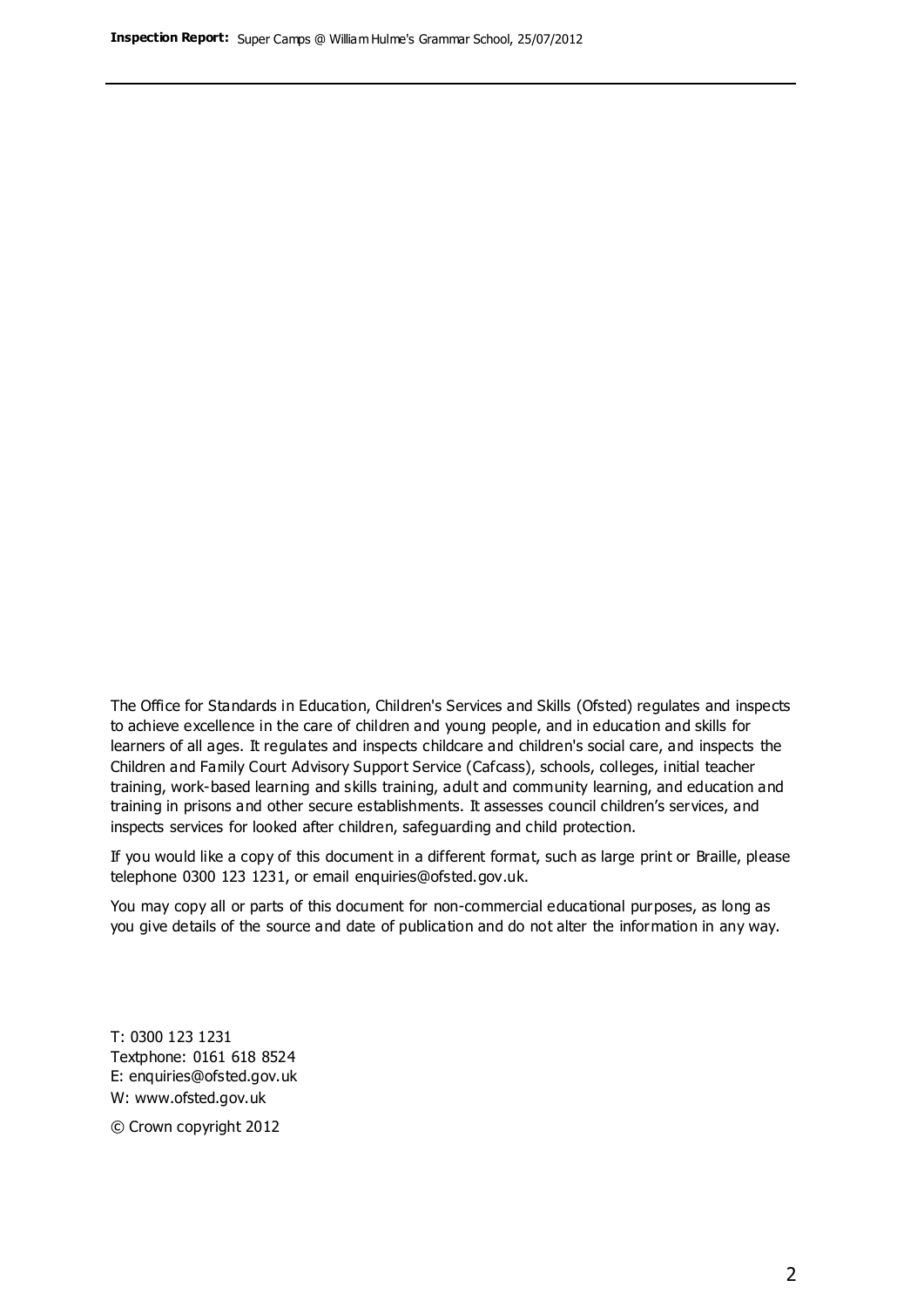### **Introduction**

This inspection was carried out by Ofsted under Sections 49 and 50 of the Childcare Act 2006 on the quality and standards of the registered early years provision. 'Early years provision' refers to provision regulated by Ofsted for children from birth to 31 August following their fifth birthday (the early years age group). The registered person must ensure that this provision complies with the statutory framework for children's learning, development and welfare, known as the *Early* Years Foundation Stage.

The provider must provide a copy of this report to all parents with children at the setting where reasonably practicable. The provider must provide a copy of the report to any other person who asks for one, but may charge a fee for this service (The Childcare (Inspection) Regulations 2008 regulations 9 and 10).

The setting also makes provision for children older than the early years age group which is registered on the voluntary and/or compulsory part(s) of the Childcare Register. This report does not include an evaluation of that provision, but a comment about compliance with the requirements of the Childcare Register is included in Annex B.

Please see our website for more information about each childcare provider. We publish inspection reports, conditions of registration and details of complaints we receive where we or the provider take action to meet the requirements of registration.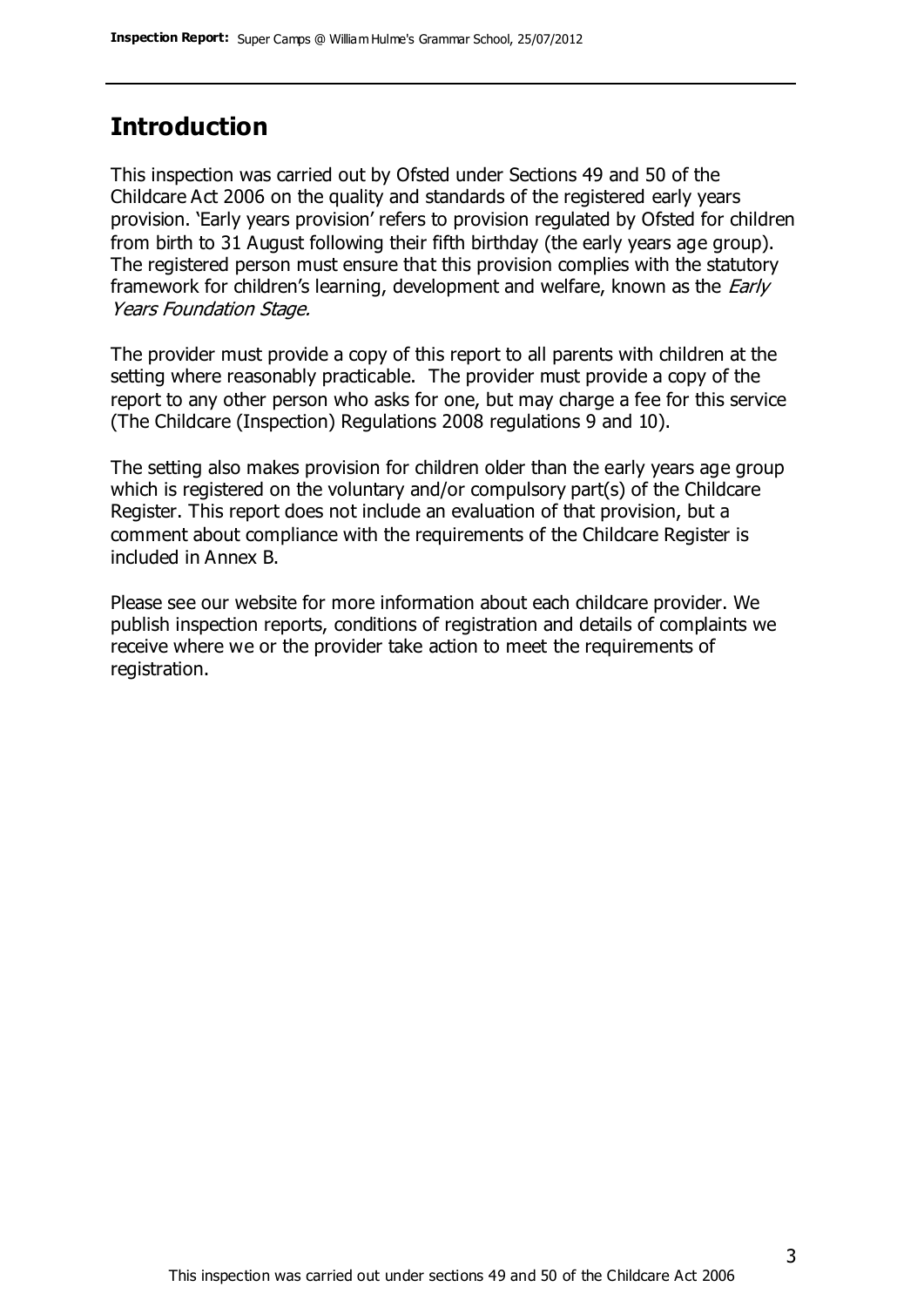# **Description of the setting**

Super Camps @ William Hulmes Grammar School was registered in 2011. The setting is managed and owned by Super Camps Ltd. It operates from the primary phase area, sports hall, activity centre, forum, dining hall, art room and associated facilities within the Hulme Grammar School in Manchester, Lancashire. The playground area, all weather pitch and playing fields are available for outdoor play. The setting serves the local community. It is open for limited periods during the school holidays from 8am to 6pm.

This provision is registered by Ofsted on the Early Years Register and voluntary part of the Childcare Register. A maximum of 80 children in the early years range may attend the setting at any one time, of these none may be under four years. There are currently 37 children on roll, of whom eight are in the early years. Children are able to attend for a variety of sessions. The setting supports children who speak English as an additional language.

There are four staff at the setting. Two are qualified teachers and one has a level 3 qualification in early years.

## **The overall effectiveness of the early years provision**

Overall the quality of the provision is satisfactory.

Children are happy and settled and enjoy a satisfactory range of fun play activities that focus specifically on sport and arts and crafts. However, resources do not promote all areas learning and do not fully promote diversity. Children are making sufficient progress in their learning and development as their assessment records are in infancy. Children are safe and secure at all times and enjoy playing with the available resources, both indoors and outdoors, although their independence is not fully promoted. Parents are kept informed about their child as necessary. There are suitable systems in place to monitor and evaluate the provision to support continuous improvement.

## **What steps need to be taken to improve provision further?**

To further improve the early years provision the registered person should:

- develop further systems for maintaining children's assessment records to include evaluation of activities and to identify the 'next step' in learning and development
- develop resources to fully promote all aspects of diversity with emphasis on multi-culture and disability
- develop further opportunities for children to play in more independent activities that promote all areas of learning and development.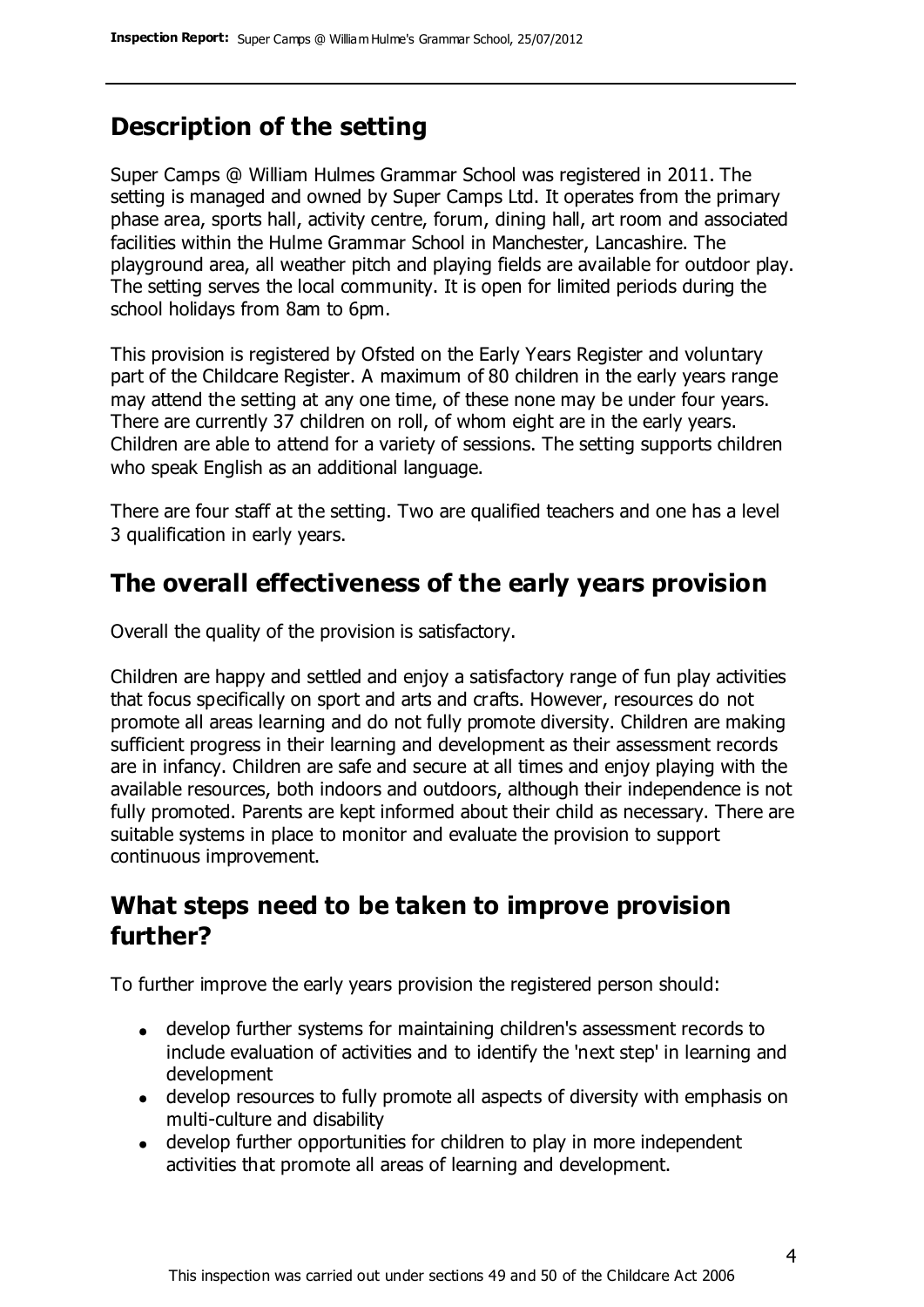# **The effectiveness of leadership and management of the early years provision**

Staff have a secure knowledge of how to safeguard children and the procedures to follow if they have a concern about a child's welfare. Detailed policies and procedures support the smooth running of the setting. These include clear recruitment and vetting procedures to ensure that staff are suitable to work with children. A comprehensive range of risk assessments for all areas including outdoor areas are carried out and effectively support children's safety. There are good systems to ensure that arrival and collection of all children is closely monitored and recorded.

The child-friendly environment is suitably organised with a sufficient variety of resources set out for children, with emphasis on sport and arts and crafts. However, there are limited resources available to promote positive images and raise children's awareness of all aspects of diversity. Children have access to large spaces outdoors, which are effectively managed to ensure sport activities are suitable and age appropriately challenging for all children.

The setting has children attending who reflect the culturally diverse local society. Staff liaise effectively with parents for whom English is an additional language to ensure they are kept informed about their child's well-being throughout the day. This is done by means of parents receiving text messages from staff and children talking to their parents on the mobile phone. Staff provide parents with feedback about their child during drop off and pick up times.

As the setting operates only during the school holidays there are no partnership links established with either local school teachers or any specialist agencies to support children with specific additional requirements, although the main organisation shows a willingness to do so.

Systems for self-evaluation of the setting are sufficient to obtain information from staff about the strengths and areas for improvement after the running of a holiday camp. This information is used to improve future camps. Staff receive ongoing training to meet the requirements for the organisation and this contributes to continuous improvement.

# **The quality and standards of the early years provision and outcomes for children**

There is a weekly plan of activities that are adapted to meet the changing needs of children's interests. Children enjoy a wide range of sport activities that are planned to provide fun as well as challenge. Activities are designed to involve all children to be active and part of a team, such as playing with the parachute, ball games and adventure play. Overall, children cooperate well with each other, learning to share and take turns. Most children enjoy facing challenges as they build on their existing level of competencies. Staff have sufficient knowledge of the Early Years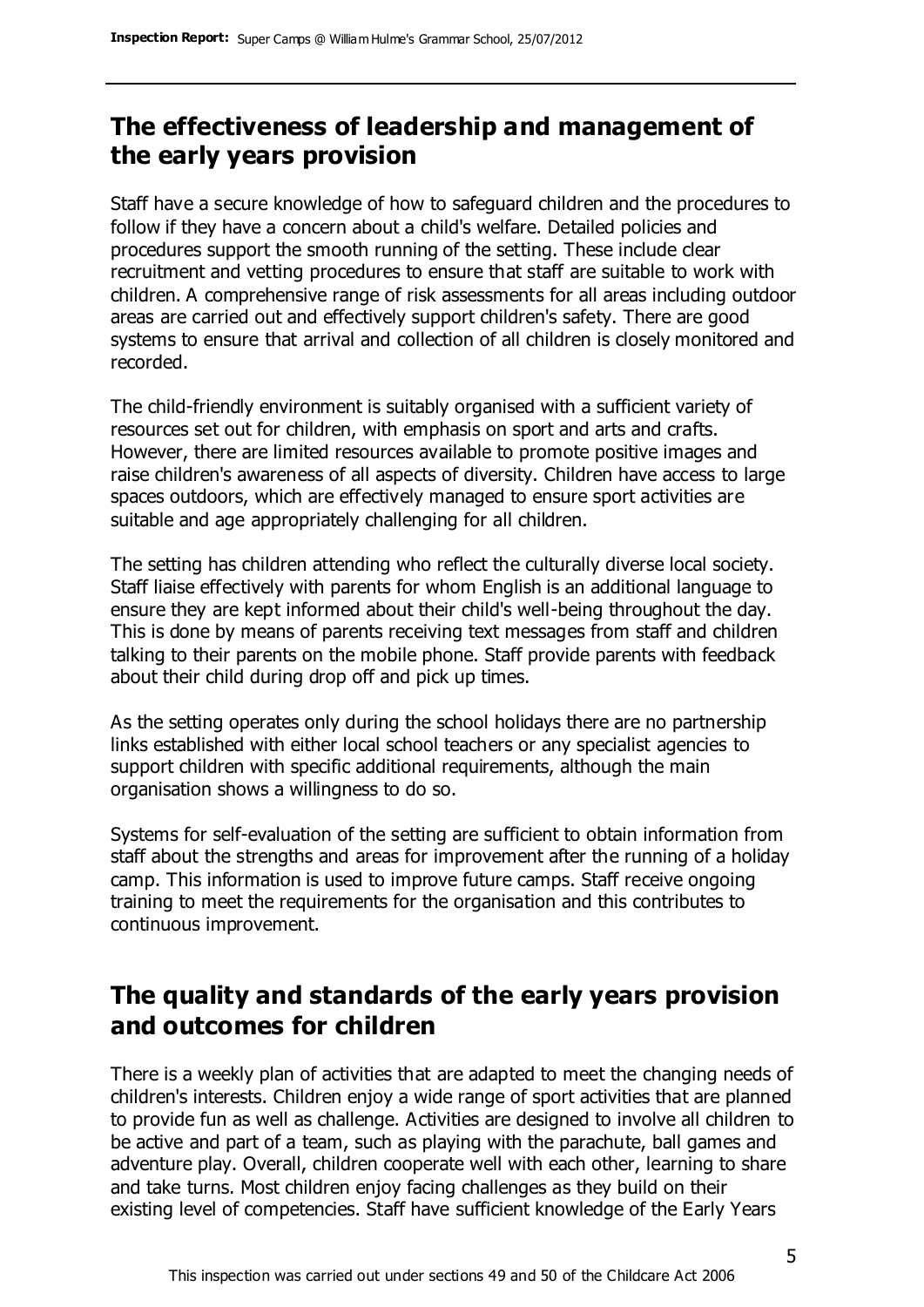Foundation Stage, however, the complimentary assessments records kept for children are only descriptive and are not evaluated to identify the 'next step' in children's learning and development.

Children mainly take part in adult-led activities but there are some opportunities for free play. Activities are adapted to make sure every child who wants to, can join in if possible. The plan of activities includes a variety of topics to promote some aspects of diversity, such as making Chinese dragons, hand and face painting and Polish paper craft. However, for arts and crafts activities, all children take part in the activity at the same time, such as playing with clay or colouring using crayons, and there is little opportunity for children to be independent and participate in other activities that cover all areas of learning, due to the nature of the holiday camp.

Children's safety is of utmost importance with guidance being offered before many activities about the rules and how to keep each other safe. Staff are vigilant to prevent any accidents. Children wash their hands routinely in between activities, toileting and before eating snack and lunch, supervised by staff. Children learn to socialise with one another as they sit together and eat their snack and packed lunch. Staff encourage parents to provide healthy foods. All children have free access to water or juice during their very active day to remain hydrated.

Children are happy, settled and show good levels of self-confidence with enthusiasm to be involved in all of the activities available to them. Children benefit from warm and trusting relationships with staff enabling them to seek comfort and reassurance easily. Children are well-behaved and positive relationships established with staff help to channel their energies in a positive direction. Their artwork and achievements are readily recognised and displayed. This helps to boost their confidence and self-esteem.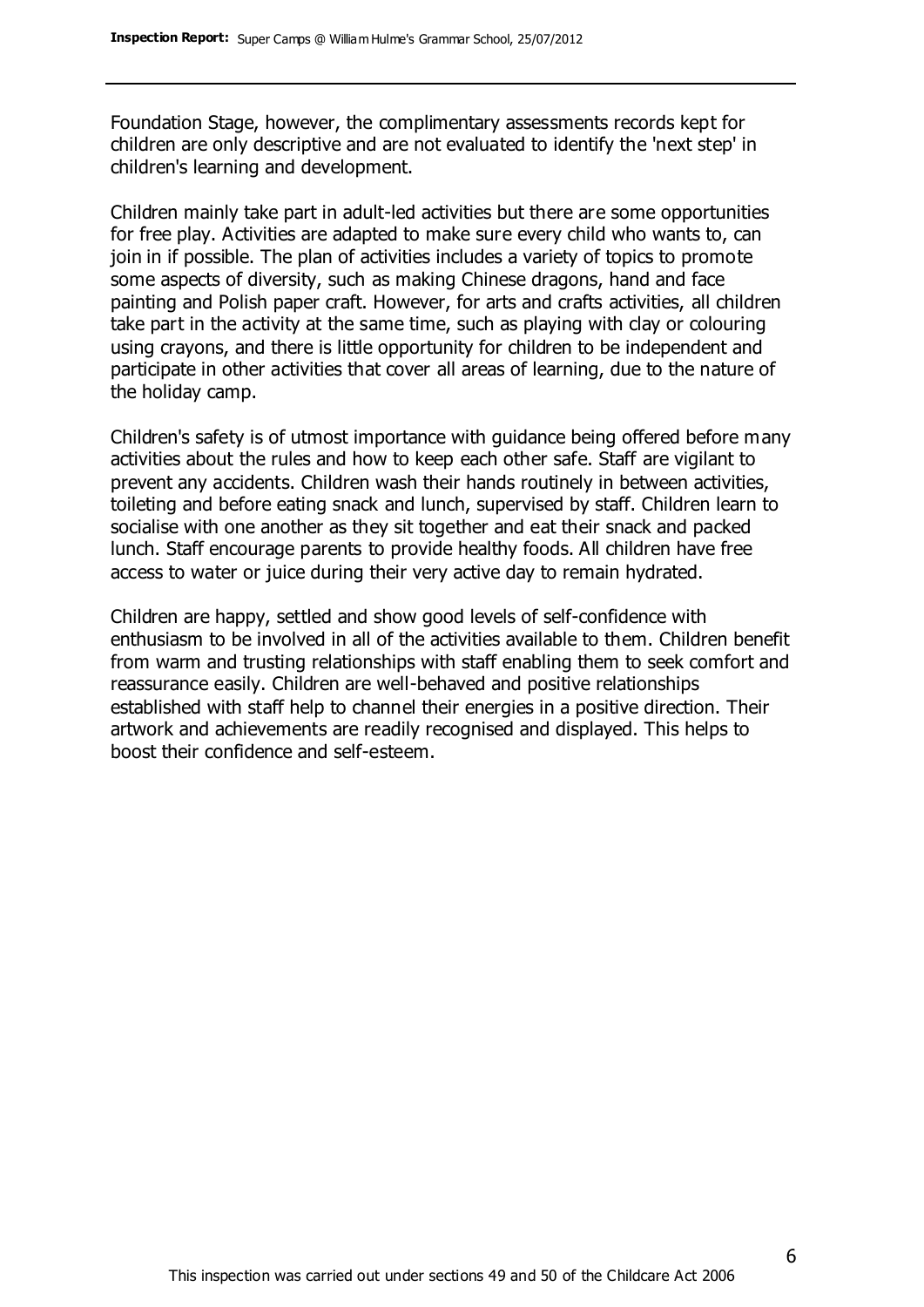# **Annex A: record of inspection judgements**

#### **The key inspection judgements and what they mean**

Grade 1 is Outstanding: this aspect of the provision is of exceptionally high quality Grade 2 is Good: this aspect of the provision is strong Grade 3 is Satisfactory: this aspect of the provision is sound Grade 4 is Inadequate: this aspect of the provision is not good enough

### **The overall effectiveness of the early years provision**

| How well does the setting meet the needs of the      |  |
|------------------------------------------------------|--|
|                                                      |  |
| children in the Early Years Foundation Stage?        |  |
| The capacity of the provision to maintain continuous |  |
| improvement                                          |  |

### **The effectiveness of leadership and management of the early years provision**

| The effectiveness of leadership and management of the             |   |
|-------------------------------------------------------------------|---|
| <b>Early Years Foundation Stage</b>                               |   |
| The effectiveness of leadership and management in embedding       |   |
| ambition and driving improvement                                  |   |
| The effectiveness with which the setting deploys resources        | 3 |
| The effectiveness with which the setting promotes equality and    | 3 |
| diversity                                                         |   |
| The effectiveness of safeguarding                                 |   |
| The effectiveness of the setting's self-evaluation, including the | 3 |
| steps taken to promote improvement                                |   |
| The effectiveness of partnerships                                 | 3 |
| The effectiveness of the setting's engagement with parents and    |   |
| carers                                                            |   |

### **The quality of the provision in the Early Years Foundation Stage**

The quality of the provision in the Early Years Foundation Stage  $\vert$  3

### **Outcomes for children in the Early Years Foundation Stage**

| <b>Outcomes for children in the Early Years Foundation</b>    |  |
|---------------------------------------------------------------|--|
| <b>Stage</b>                                                  |  |
| The extent to which children achieve and enjoy their learning |  |
| The extent to which children feel safe                        |  |
| The extent to which children adopt healthy lifestyles         |  |
| The extent to which children make a positive contribution     |  |
| The extent to which children develop skills for the future    |  |

Any complaints about the inspection or report should be made following the procedures set out in the guidance available from Ofsted's website: www.ofsted.gov.uk